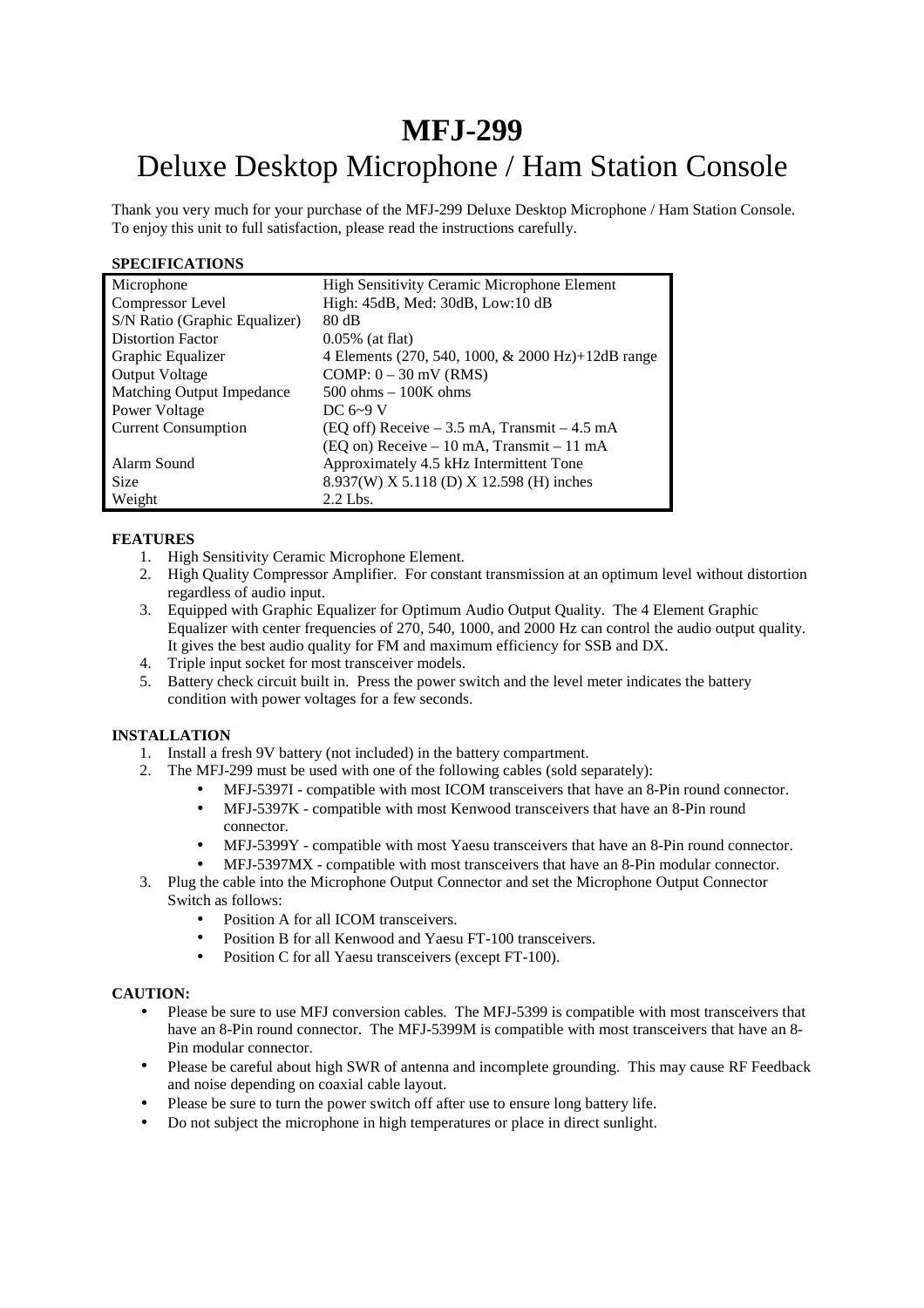#### **CONTROLS (Front and Rear Panel)**





- 1. Power and Graphic Equalizer ON/OFF Switch. Slide the switch to the "ON/B.CHECK" position. The Level Meter (#12) will indicate the condition of the battery. The MFJ-299 will function as a desktop microphone without enabling the graphic equalizer. To enable the graphic equalizer slide this switch to the "EQUAL ON" position.
- 2. Compressor Level Selector Switch:
	- HIGH (45 dB): Select this position when speaking softly or if you a more than 12 inches away from the microphone. (The microphone will pick up any noise around the microphone.)
	- MED (35 dB): This is optimum position for normal QSOs. You can enjoy QSOs with enough voice level at 4 inches away from the microphone.
	- LOW (10 dB): The compressor function will activate the microphone only when you speak directly into microphone. This position should be selected when you operate in a noisy area.
- 3. "On Air" Indicator: When the Power ON/OFF Switch (#1) is moved to either ON position; the LED will flash on and off to indicate the unit is in stand-by mode. When the PTT  $(\#5)$  or LOCK  $(\#6)$ buttons are pressed, the LED will light up continuously. The LED will remain lit during transmission.
- 4. Output Level Volume: This controls the audio output level of the microphone. Adjust the level from MIN to MAX to find the optimum output level. The output level should be adjusted so that the meter indicator does not exceed 0dB. This control is independent of the compressor control.
- 5. PTT Switch: Use this for short QSOs. When this button is pressed, a beep will sound and the "ON AIR" LED indicator (#3) will be continuously illuminated thus indicating the unit is in transmit mode. When this button is released, the "ON AIR" LED will begin to flash indicating the unit is in stand-by mode.
- 6. LOCK Switch: Use this for longer QSOs. When this button is pressed, a beep will sound and the "ON AIR" LED indicator (3) will be continuously illuminated thus indicating the unit is in transmit mode. When this button is released, the "ON AIR" LED indicator will remain illuminated. To end transmission, press the PTT button (#5).
- 7. UP/DOWN Switch: The UP button will adjust the frequency of your transceiver up and the DOWN button will adjust the frequency of your transceiver down.
- 8. Function Key: These four buttons are specifically designed for KENWOOD transceivers. These buttons may or may not work with other types of transceivers.
	- CALL Selects the call frequency.
	- VFO Selects VFO mode for manual tuning.
	- MR Memory recall selects preset memory tuning.
	- PF Activates the Preset Function feature.
- 9. Microphone Output Connector: Connect a MFJ conversion cable (not included) to the Output connector compatible with your radio.
- 10. Microphone Output Connector Switch: Select position A for ICOM transceivers, position B for Kenwood transceivers, and position C for Yaesu transceivers (Note: the switch should be in position B for the Yaesu FT-100 transceiver).
- 11. Graphic Equalizer: The Graphic Equalizer consists of 4 elements with center frequencies of 270, 540, 1000, and 2000 Hz. The output level of each element can be adjusted freely between the +12dB level and –12dB level. If you speak in a low voice tone, the 270 and 540 Hz levels should be adjusted down. For DX operation, it is recommended that the 1000 and 2000 Hz levels be set at a high position. When you are in a local QSO, adjust the higher tone levels back to normal. The adjustment level of each element is about 12dB. If all elements are adjusted to the +12dB level, the overall output level of the microphone will increase by +12dB. When all elements are at the +12dB, the Output Level Volume should be adjusted accordingly so that the output does not exceed 0dB.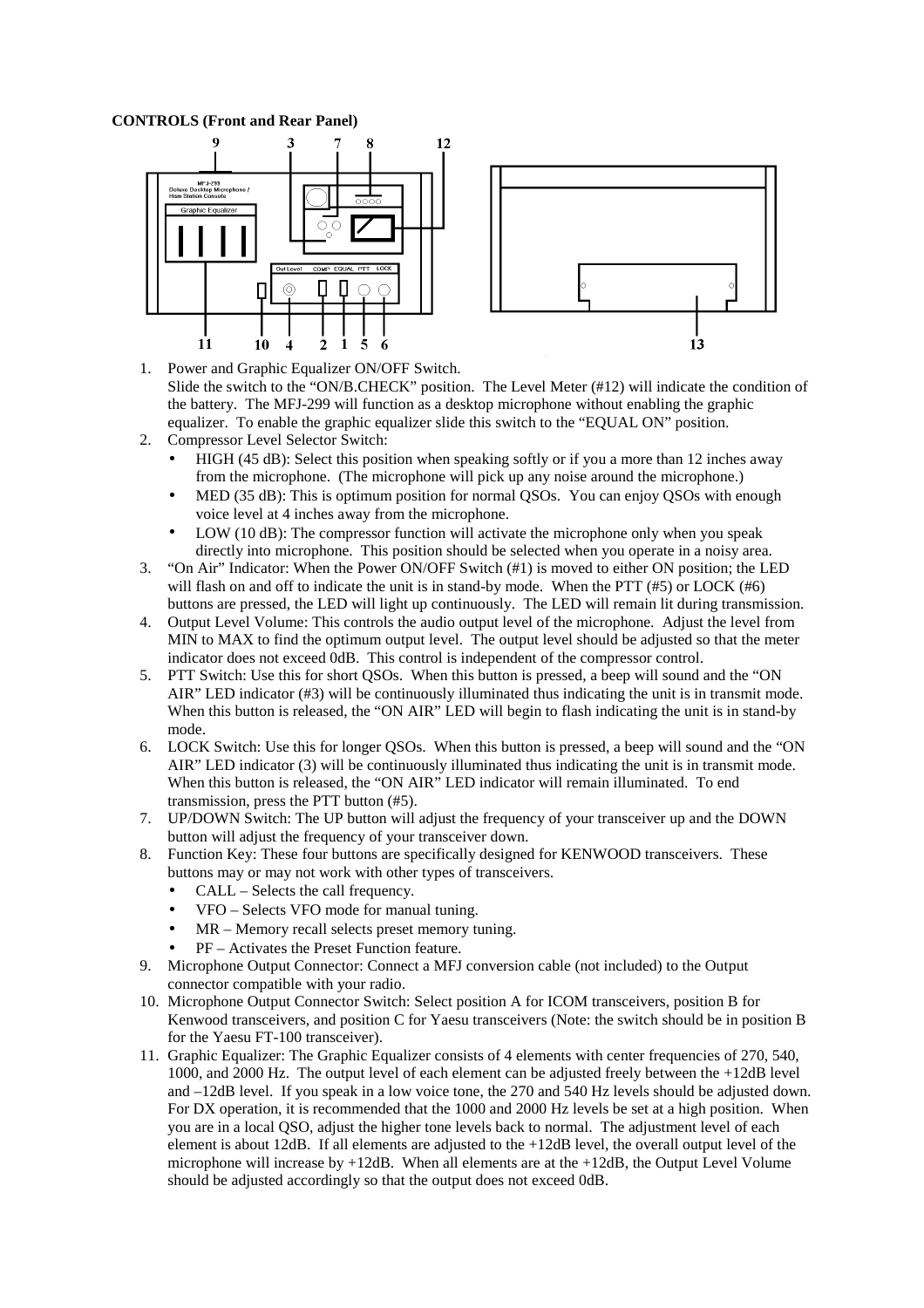- 12. Level Meter: You can see the output level of the MFJ-299 with this meter. Adjustments should be made as mentioned in  $#4 \& #11$ above so that the output level does not exceed  $0$ dB. If the output level exceeds 0dB, distortion will occur.
- 13. Battery Cover: Remove the screws on the bottom plate. Install a fresh 9V battery (not included) to the connector. Replace the battery cover and screws before operation.



| А                     |                          |                        |
|-----------------------|--------------------------|------------------------|
| А                     | в                        |                        |
| for ICOM Transceivers | for Kenwood Transceivers | for Yaesu Transceivers |
| 1 No Connection       | 1 Frequency UP           | 1 No Connection        |
| 2 PTT Ground          | $2+8V$ DC Input          | 2 No Connection        |
| 3 Microphone Input    | 3 PTT Ground             | 3 PTT                  |
| 4 Microphone Ground   | 4 PTT                    | 4 Microphone Input     |
| 5 PTT                 | 5 Microphone Ground      | 5 Ground               |
| 6 No Connection       | 6 Microphone Input       | $6+8V$ DC Input        |
| 7 Frequency UP/DOWN   | 7 No Connection          | 7 Frequency UP         |
| $8 + 8V$ DC Input     | 8 Frequency DOWN         | 8 Frequency DOWN       |

Compressor Characteristic Curve Chart



The compressor amplifier serves to keep distortion low and the output level constant regardless of the input level. The audio input level is automatically adjusted by an electrical volume control. Please refer to the sketch above. The input level from A to B is linearly amplified. The input level from B to D is compressed. The compression level is the voltage ration of input levels at B and D. The high compression level has a 45 dB minimum compression level. You can extend the communication distance by using the rated output power of your transceiver and microphone.